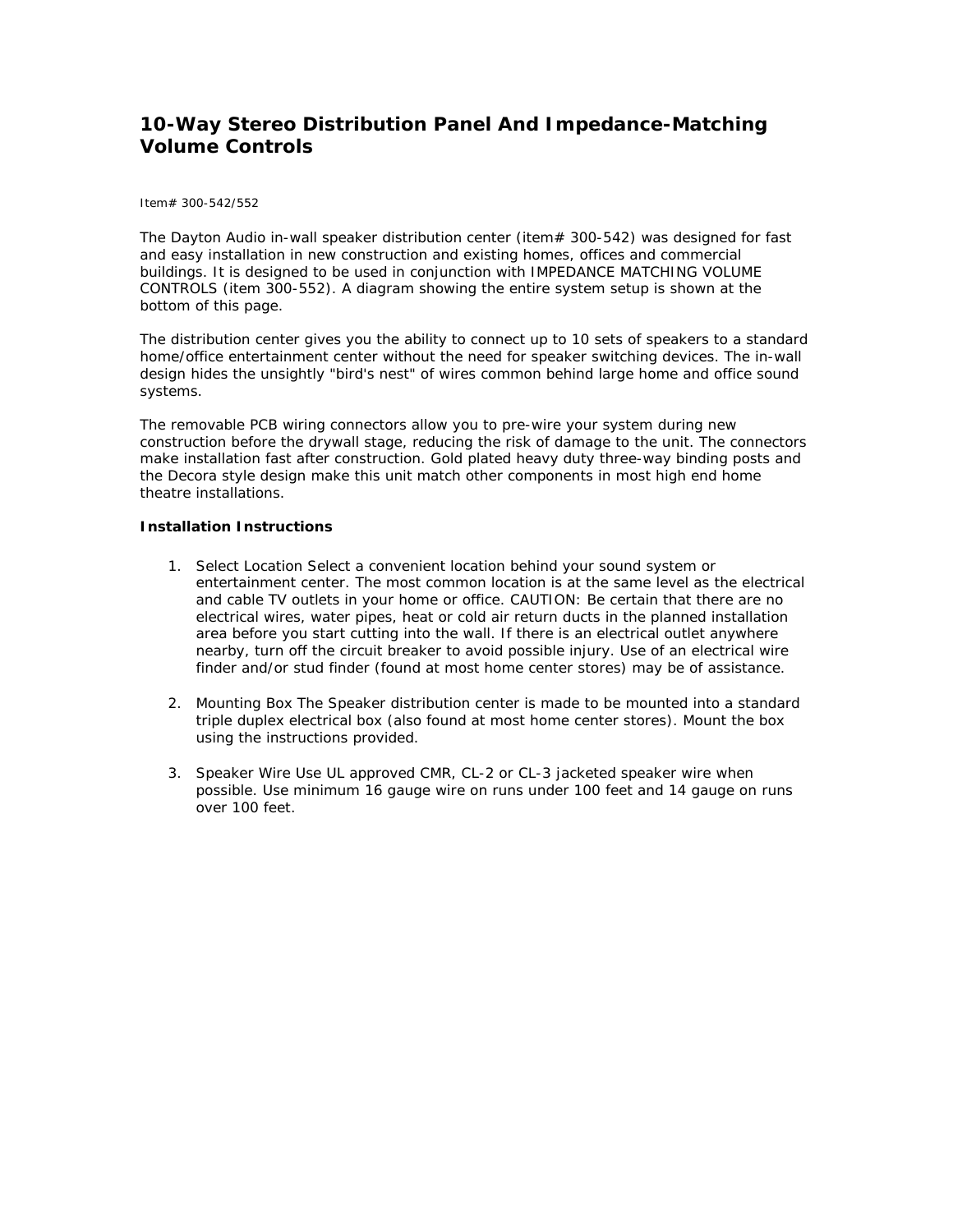

- 4. Connector hookup Remove the blue speaker PCB connectors from the back of the unit. Loosen the set screws in the connector. When hooking up the speaker wires to the connectors be sure to observe the correct polarity. This is very important because improper polarity will cause unwanted frequency response aberrations. Leave approximately 6-8 inches of wire length inside the box. For future reference, mark the wires inside the box with their location using a permanent marker. Remove 2" of the jacket from the speaker wire. Using wire strippers remove about 1/4" of insulation from each wire. Twist the strands of wire tightly before inserting them into the connectors (for the best possible connection, you may want to tin the wires if you have a soldering iron available). Insert the speaker wires into the connectors and tighten the set screws.
- 5. Panel installation Remove the six 1/4" screws that attach the trim plate to the PCB assembly.
- 6. Attach connectors Push the blue connectors with wire attached onto the posts on the PCB. Since all of the connectors are wired in parallel, you may attach the connectors in any order and any combination you like.
- 7. Install the panel Install the distribution panel to the triple duplex gang box by gently pushing the wires into the box and mounting the panel to the box using the six 1" flathead screws supplied. DO NOT OVERTIGHTEN.
- 8. Reinstall wall trim plate With the six 1/4" screws removed earlier reinstall the trim plate.
- 9. Install volume controls NOTE Use ONLY impedance compensating volume controls with this speaker distribution panel. Use of standard autotransformer or resistive volume controls will damage your amplifier.
- 10. Amplifier hookup The binding posts on the front of the speaker distribution panel will accept up to 10 gauge wire and single or double banana plugs. As with any sound system, always observe correct polarity from the amp to the speakers.